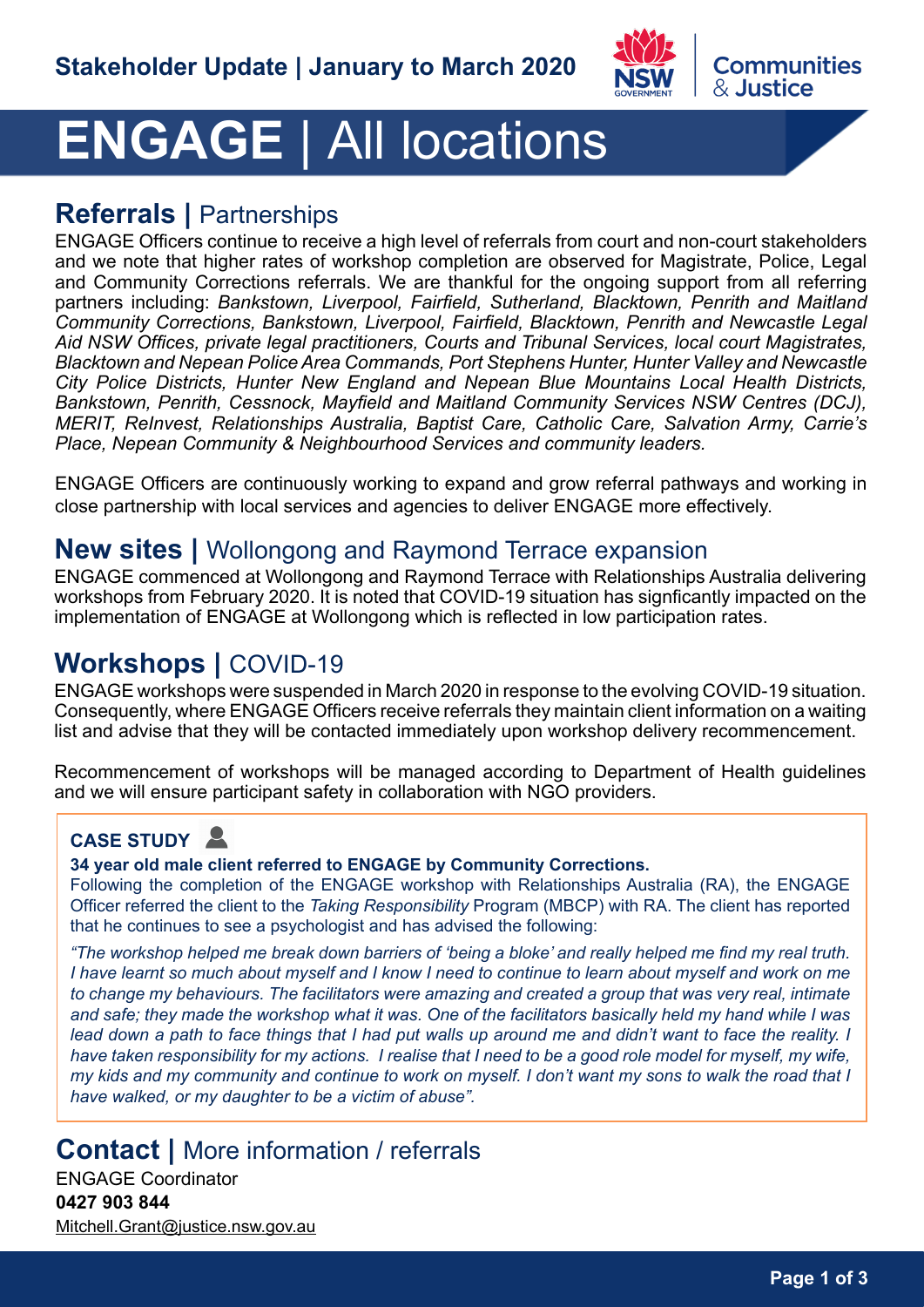

# **ENGAGE** | All locations

## **ENGAGE |** Statistics

*\*ENGAGE workshop suspension from March 2020 has impacted the rate of assessments, workshop completions and referrals to additional services.*

For period 1 July 2019 to present, **464** participants completed an ENGAGE workshop

#### **Participant feedback after completing a workshop:**

- **72%** reported using what they had learned to make chages
- **73%** reported that they were doing things differently
- **62%** reported interest in partiWcipating in other programs
- **27%** reported engaging with other programs and services when contacted 6 weeks after completing a workshop

#### **Quarter 1 January - 31 March 2020**

**• 270** participants were assessed as eligible and scheduled into an ENGAGE workshop

**• 160 of 270** participants completed an ENGAGE workshop representing a **59%** completion rate

**• 35%** of participants who completed a workshop were referred to additional services including mental health, drug and alcohol services and MBCPs.

**• 7%** of South-West Metro Region participants required interpreter services to complete a workshop (Samoan, Arabic & Vietnamese)

**•** Approximately **19%** of Northern Region participants identify as Aboriginal or Torres Strait Islander





## **Referral sources – All locations**



Total referrals (n) = 270

Community Corrections (40%)

**Communities** 

& Justice

- Legal (21%) Legal (21%)
- ENGAGE Officer (17%) ENGAGE Officer (17%)
- Magistrate (11%) Magistrate (11%)
- Self referrals / NGO / Other (9%)
- NSW Police (3%) NSW Police (3%)
- Community Services (DCJ) (2%) Community Services (DCJ) (2%)
- NSW Health (2%) NSW Health (2%)

Workshop completion rate (%) = 59 Total completed workshop (n) = 160

#### **SWM Metro Region - Referral sources**



**ENGAGE Officer (27%)** 

- Self / NGO / Other (8%)
- **Magistrate** (6%)
- Community Services (DCJ) (1%)

Total referrals (n) =  $97$  Total completed workshop (n) =  $55$ Workshop completion rate (%) = 57

#### **NWM Region - Referral sources**



Total referrals  $(n) = 76$  Total completed workshop  $(n) = 51$ Workshop completion rate (%) = 67

#### **Referral Sources - Northern Region**



Workshop completion rate (%) = 60

#### **Page 2 of 3**